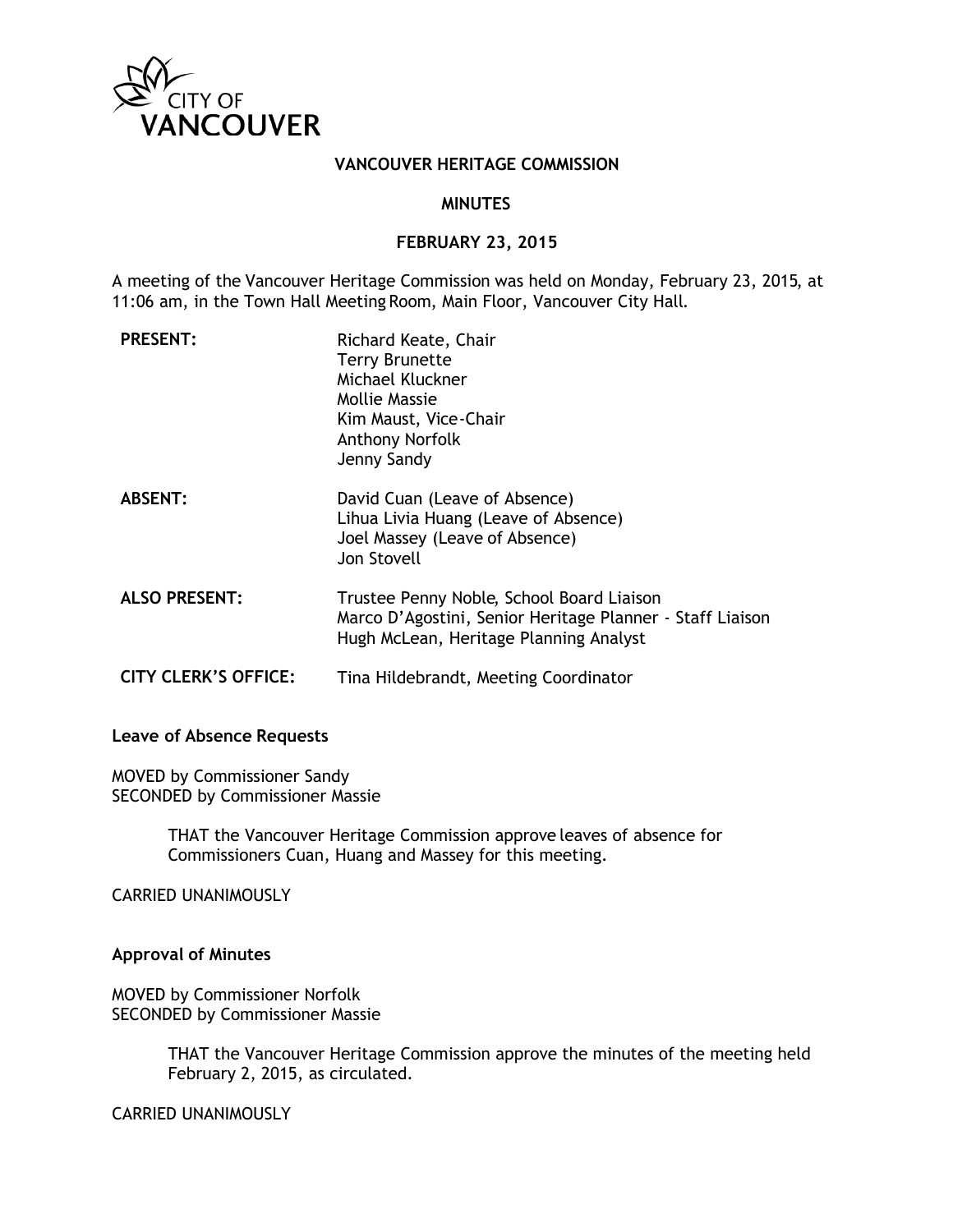## **1. Business Arising from the Minutes**

None.

- **2. Conservation Review**
- **(a) 1529 Comox Street Allan Residence DE418115**

Applicant:

• Timothy Ankenam, Architect

Staff:

• James Boldt, Heritage Planner

The Staff Liaison provided an overview of the project and, along with the applicant, responded to questions.

MOVED by Commissioner Maust SECONDED by Commissioner Kluckner

> THAT the Vancouver Heritage Commission supports the adaptive re-use of 1529 Comox Street (Allan Residence) while acknowledging that the proposed modifications to this C-evaluated building will be significant and, therefore, listing the building would be inappropriate;

FURTHER THAT the Commission nonetheless would like to provide advice on the presentation of the form and massing to the Development Permit Board and asks that the Board consider the following:

• reconsideration of the design of the front facade to be more in character with the arts and crafts style of the original building.

### LOST

(Commissioners Brunette, Keate, Massie, Norfolk and Sandy opposed)

MOVED by Commissioner Sandy SECONDED by Commissioner Massie

> THAT the Vancouver Heritage Commission supports the adaptive reuse of 1529 Comox Street (Allan Residence);

> FURTHER THAT, in accordance with the Standards and Guidelines for the Conservation of Historic Places in Canada, the Commission requests a Conservation Plan and a reconsideration of the design of the front facade with greater reference to the character defining features.

CARRIED (Commissioner Kluckner opposed)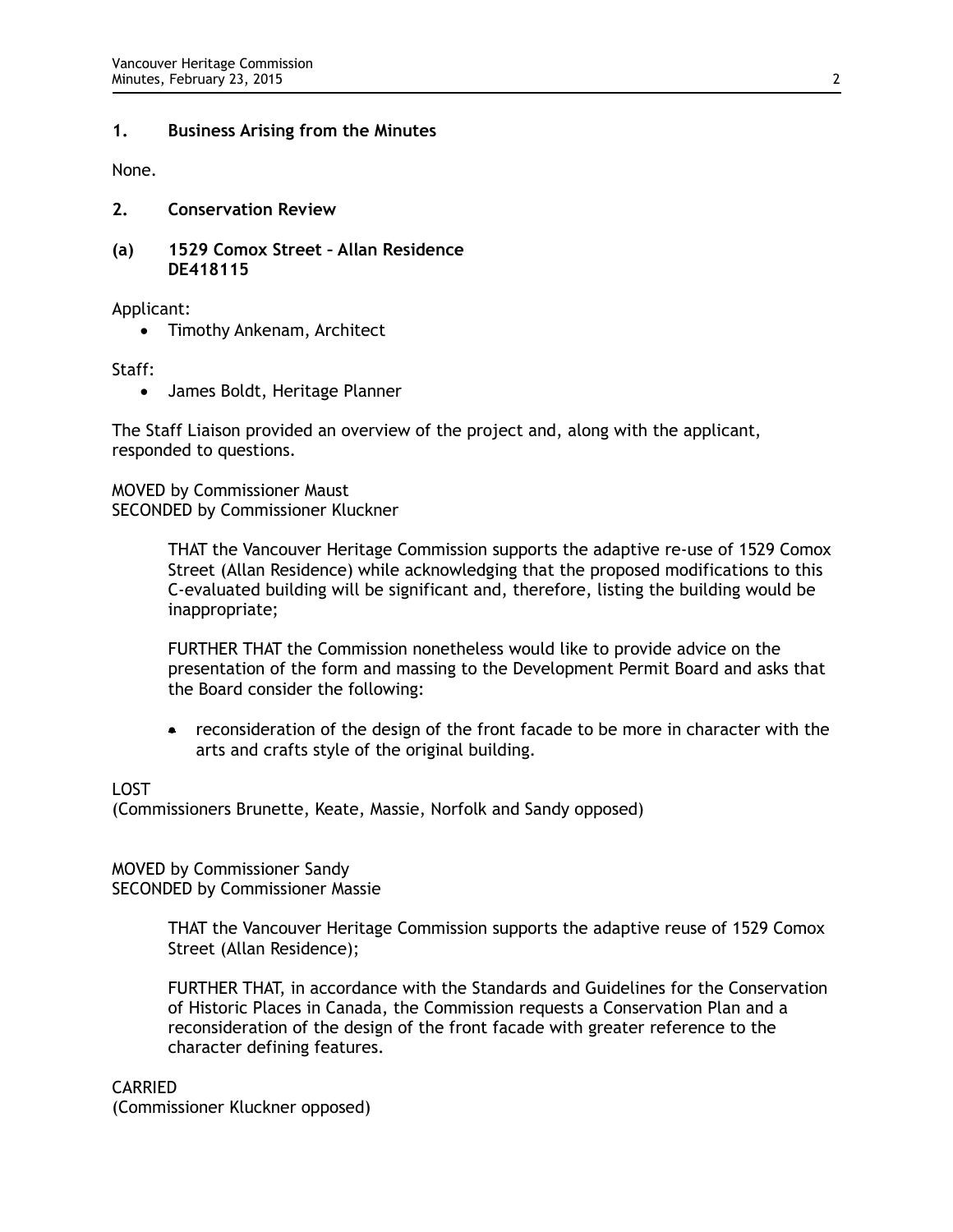*\* \* \* \* \**

*The Commission recessed at 12:23 pm and reconvened at12:31 pm.*

*\* \* \* \* \**

### **3. Heritage Action Plan**

Planning and Development staff, along with Donald Luxton, Donald Luxton & Associates Inc., reviewed the program for the upcoming public consultation sessions on the Heritage Action Plan and responded to questions.

Key areas include:

- Heritage Conservation Program
	- o Draft Vision and Goals
- Character Home Zoning Review
	- o First Shaughnessy District
	- o Single Family Discretionary Zones (RS-3/3A, RS-5)

*Upcoming Public Consultation Sessions will be held on:*

**Tuesday, February 24, 2015, 4-8 pm Wednesday, March 4, 2015, 4-8 pm**  Hellenic Community Centre 4500 Arbutus Street

**Saturday, February 28, 2015, 11 – 3 pm** Vancouver City Hall, 453 West 12th Avenue Ground Floor, Town Hall Meeting Room

## **4. Statement of Significance and Vancouver Heritage Register Subcommittee Report**

Staff presented the report from the Statement of Significance and Vancouver Heritage Register Subcommittee Meeting of February 10, 2015.

MOVED by Commissioner Kluckner SECONDED by Commissioner Norfolk

- A. THAT the Vancouver Heritage Commission support adding the following buildings to the Vancouver Heritage Register as C-listings:
	- 809 West 23<sup>rd</sup> Avenue Douglas Park United Church; and
	- 2836 West  $14<sup>th</sup>$  Avenue Beer Residence;
- B. THAT the Vancouver Heritage Commission request that the Statements of Significance for the following buildings be referred back to the consultants for revisions and to complete, where necessary, revisions to the Vancouver Heritage Register Evaluations: